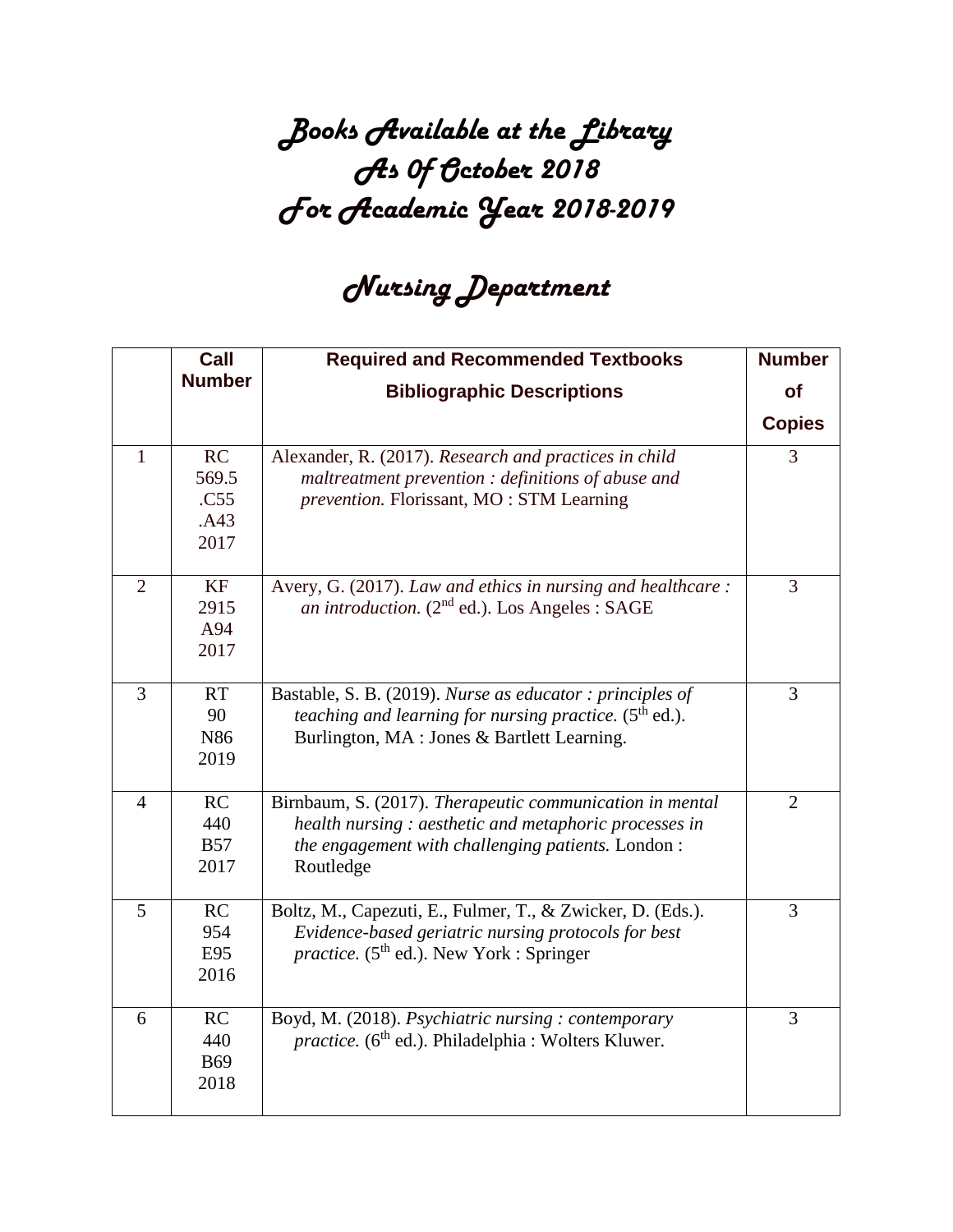| $\tau$ | <b>RT</b><br>85                                 | Butts, J. B. & Rich, K. L. (2016). Nursing ethics: across<br>the curriculum and into practice. (4 <sup>th</sup> ed.). Burlington,                                                                                                                      | 3              |
|--------|-------------------------------------------------|--------------------------------------------------------------------------------------------------------------------------------------------------------------------------------------------------------------------------------------------------------|----------------|
|        | <b>B78</b><br>2016                              | MA : Jones & Bartlett Learning.                                                                                                                                                                                                                        |                |
| 8      | <b>RT</b><br>71<br>S <sub>55</sub><br>2018      | Campbell, S. H., & Daley, K. M. (Eds.). (2018). Simulation<br>scenarios for nursing educators : making it real.<br>(3 <sup>rd</sup> ed.). New York, NY : Springer.                                                                                     | 3              |
| 9      | RC<br>954<br>E53<br>2018                        | Capezuti, E. A., Malone, M. L., Gardner, D. S., Khan, A.,<br>& Baumann, S. L. (Eds.). (2018). The Encyclopedia of<br>elder care: the comprehensive resource on geriatric<br>health and social care. (4 <sup>th</sup> ed.). New York, NY :<br>Springer. | 3              |
| 10     | BF<br>636.6<br>H86<br>2016                      | Capuzzi, D., Staufffer, M. D. (Eds.) (2016). Human growth<br>and development across the lifespan $:$ applications for<br>counselors. Hoboken, NJ : Wiley.                                                                                              | 3              |
| 11     | <b>RT</b><br>48.6<br>C <sub>39</sub><br>2017    | Carpenito, L. J. (2017). Nursing diagnosis: application to<br><i>clinical practice.</i> (15 <sup>th</sup> ed.) Philadelphia : Wolters<br>Kluwer.                                                                                                       | 3              |
| 12     | BF<br>121<br>.C66<br>2016                       | Coon, D., & Mitterer, J. O. (2016). Introduction to<br><i>psychology.</i> $(14th$ ed.). Australia : Cengage Learning                                                                                                                                   | 3              |
| 13     | <b>BC</b><br>HF<br>5387<br>C68<br>2008          | Covey, S. M. R. (2008). The speed of trust : the one thing that<br><i>changes everything.</i> New York: Free Press                                                                                                                                     | $\overline{2}$ |
| 14     | <b>BC</b><br><b>BJ</b><br>1581.2<br>C68<br>2003 | Covey, S. R., Merrill, A. R., & Merrill, R. R. (2003). First<br>things first : to live, to love, to learn, to leave a legacy.<br>New York: Free Press.                                                                                                 | $\overline{2}$ |
| 15     | <b>HV</b><br>6626.5<br>W <sub>55</sub>          | Dixon, L., Perkins, D. F., Hamilton-Giachritsis, C., & Craig,<br>L. A. (Eds.) (2017). The Wiley handbook of what works in<br>child maltreatment : an evidence-based approach to                                                                        | 3              |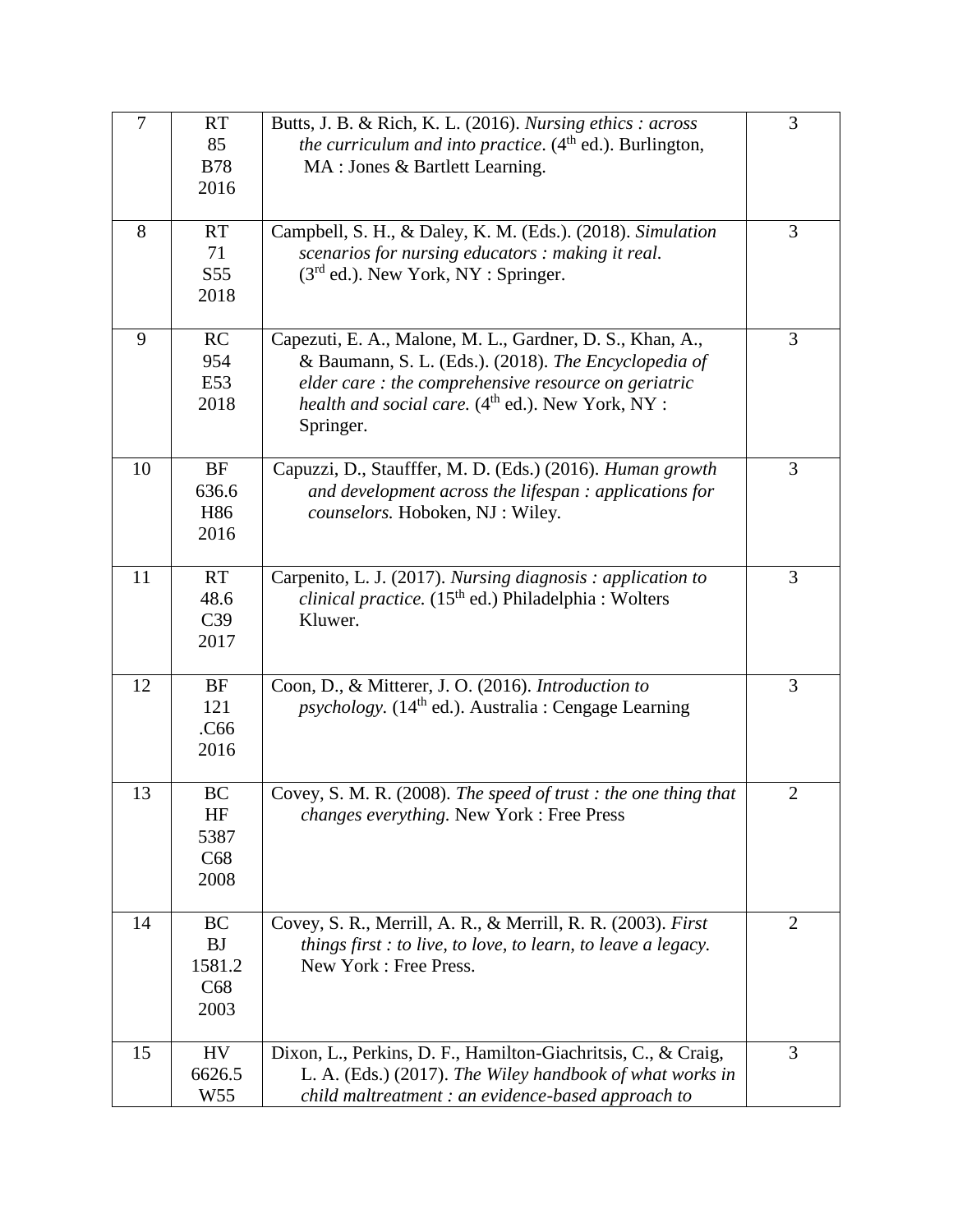|    | 2017            | assessment and intervention in child protection. Hoboken,<br>NJ: Wiley Blackwell. |                |
|----|-----------------|-----------------------------------------------------------------------------------|----------------|
| 16 | <b>RT</b>       | Doenges, M. D., Moorhouse, M. F., & Murr, A. C. (2016).                           | 3              |
|    | 48.6            | Nursing diagnosis manual : planning, individualizing,                             |                |
|    | D643            | and documenting client. $(5th$ ed.). Philadelphia, PS : F.                        |                |
|    | 2016            | A. Davis.                                                                         |                |
|    |                 |                                                                                   |                |
| 17 | RM              | Dudek, S. G. (2018). Nutrition essentials for nursing                             | 5              |
|    | 2016            | practice. (8 <sup>th</sup> ed.). Philadelphia : Wolters Kluwer                    |                |
|    | D863            |                                                                                   |                |
|    | 2018            |                                                                                   |                |
|    |                 |                                                                                   |                |
| 18 | <b>BC</b><br>BF | Duhigg, C. (2014). The power of habit : why we do what we                         | $\overline{2}$ |
|    | 335             | do in life and business. New York : Random House.                                 |                |
|    | D88             |                                                                                   |                |
|    | 2014            |                                                                                   |                |
|    |                 |                                                                                   |                |
| 19 | RC              | Eliopoulos, C. (2018). Gerontological nursing. (9 <sup>th</sup> ed.).             | 3              |
|    | 954             | Philadelphia: Wolters Kluwer.                                                     |                |
|    | E45             |                                                                                   |                |
|    | 2018            |                                                                                   |                |
|    |                 |                                                                                   |                |
| 20 | <b>RA</b>       | Friis, R. H. (2018). <i>Epidemiology 101</i> . (2 <sup>nd</sup> ed). Burlington,  | $\overline{2}$ |
|    | 651             | MA : Jones & Bartlett Learning.                                                   |                |
|    | F686            |                                                                                   |                |
|    | 2018            |                                                                                   |                |
| 21 | RM              | Gersch, C., Heimgartner, N. M., Rebar, C. R., & Willis, L.                        | 3              |
|    | 301             | M. (Eds.). (2017). Pharmacology made incredibly                                   |                |
|    | P43             | easy. (4 <sup>th</sup> ed.). Philadelphia : Wolters Kluwer.                       |                |
|    | 2017            |                                                                                   |                |
|    |                 |                                                                                   |                |
| 22 | <b>RT</b>       | Gulanick, M., & Myers, J. L. (2017). Nursing care plans :                         | 3              |
|    | 49              | diagnoses, interventions, $\&$ outcomes. (9 <sup>th</sup> ed.).                   |                |
|    | G85             | Philadelphia, PA : Elsevier/Mosby.                                                |                |
|    | 2017            |                                                                                   |                |
| 23 | RC              | Halter, M. J. (2018). Varcarolis' foundations of                                  | 5              |
|    | 440             | psychiatric-mental health nursing : a clinical approach.                          |                |
|    | F58             | $(8th$ ed.). St. Louis, MO : Elsevier.                                            |                |
|    | 2018            |                                                                                   |                |
|    |                 |                                                                                   |                |
| 24 | H               | Hart, C. (2018). Doing a literature review : releasing the                        | 3              |
|    | 62              | research imagination. (2 <sup>nd</sup> ed.). Los Angeles : SAGE.                  |                |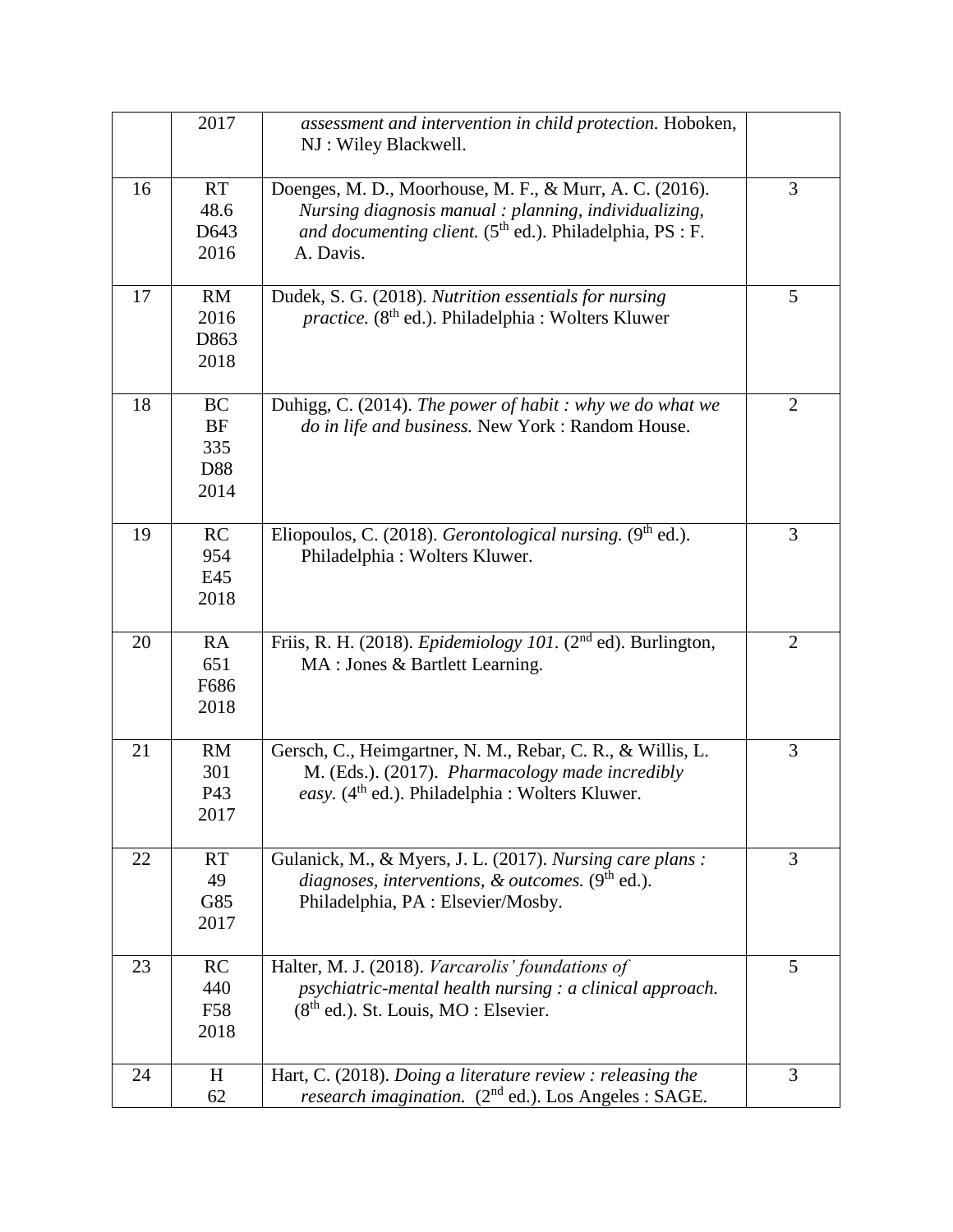|    | H37<br>2018                                |                                                                                                                                                                                                |                |
|----|--------------------------------------------|------------------------------------------------------------------------------------------------------------------------------------------------------------------------------------------------|----------------|
| 25 | <b>RS</b><br>57<br>D <sub>67</sub><br>2016 | Harvey, M. (2016). Dosage calculations made incredibly<br>easy. (5 <sup>th</sup> ed.). Philadelphia : Wolters Kluwer.                                                                          | 3              |
| 26 | <b>RT</b><br>48.5<br>N46<br>2018           | Herdman, T. H., & Kamitsuru, S. (Eds.) (2018). NANDA<br>international, Inc. nursing diagnoses : definitions and<br><i>classification 2018-2020.</i> (11 <sup>th</sup> ed.). New York : Thieme. | 3              |
| 27 | <b>RT</b><br>41<br>T <sub>46</sub><br>2018 | Hinkle, J. L., & Cheever, K. H. (2018). Brunner &<br>Suddarth's textbook of medical-surgical nursing.<br>$(14th$ ed.). Philadelphia : Wolters Kluwer.                                          | 5              |
| 28 | RC<br>685<br>A65<br>H84<br>2017            | Huff, J. (2017). ECG workout : exercises in arrhythmia<br>interpretation. (7 <sup>th</sup> ed.). Philadelphia : Wolters Kluwer.                                                                | 3              |
| 29 | RM<br>300<br>K37<br>2017                   | Karch, A. M. (2017). Focus on nursing pharmacology.<br>$(7th$ ed.). Philadelphia : Wolters Kluwer.                                                                                             | 3              |
| 30 | LB<br>2806.22<br>K45<br>2018               | Kelchen, R. (2018). Higher education accountability.<br>Baltimore, MD : Johns Hopkins University.                                                                                              | 3              |
| 31 | RG<br>951<br>M38<br>2017                   | London, M. L., Wieland, P. A., Davidson, M. R.,<br>Ball, J. W., McGillis Bindler, R. C., & Cowen, K. J.<br>(2017). Maternal & child nursing care. $(5th$ ed.).<br>Boston: Pearson.             | $\overline{2}$ |
| 32 | RG<br>951<br>M318<br>2016                  | Lowdermilk, D. L., Perry, S. E., Cashion, K., & Alden, K.<br>R. (2016). Maternity & women's health care. (11 <sup>th</sup> ed.).<br>St. Louis, MO: Elsevier.                                   | 3              |
| 33 | RC<br>76                                   | Lynn, B. S., & Szilagyi, P. G. (2017). Bates' guide to<br>physical examination and history taking. $(12th$ ed.).                                                                               | 3              |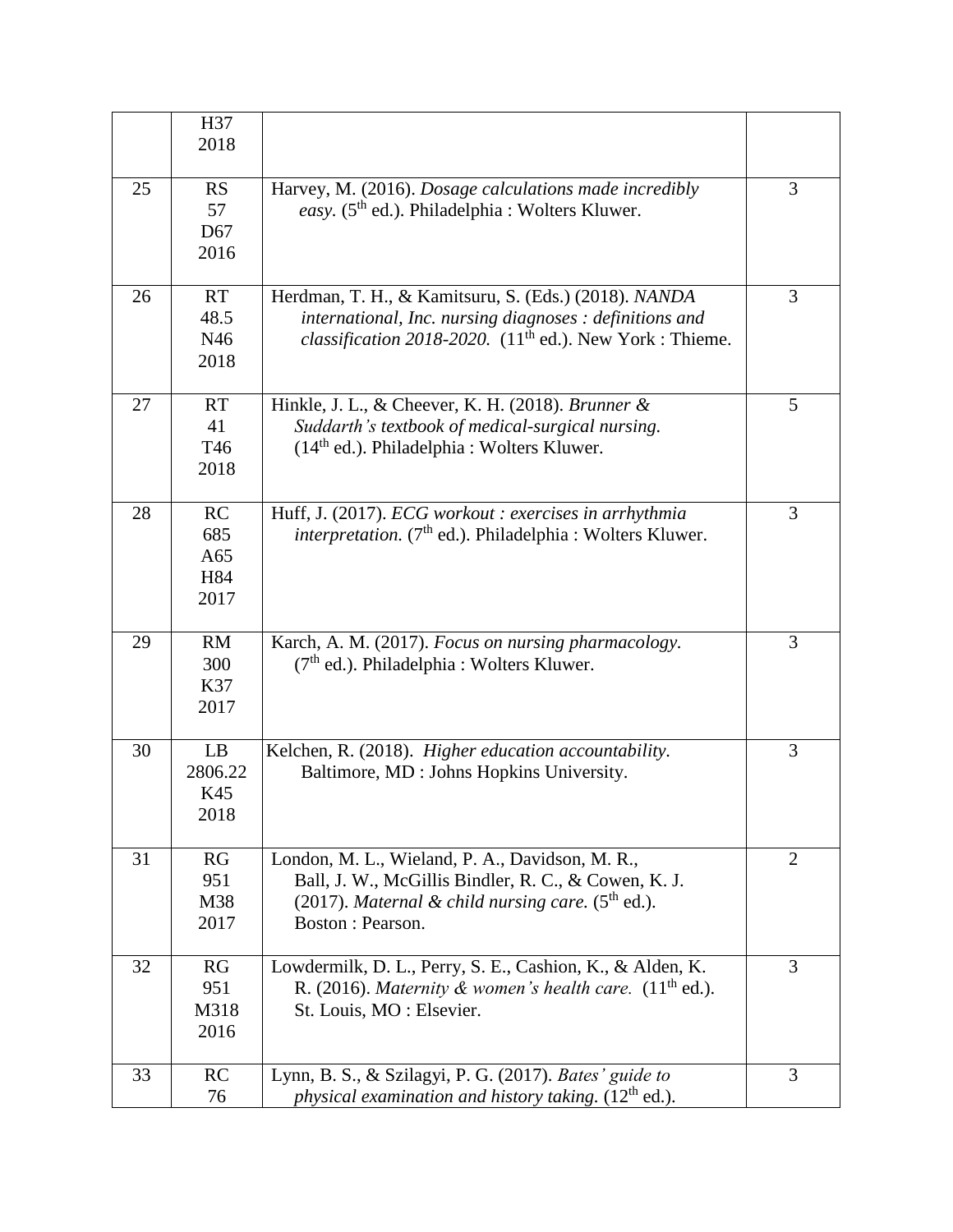|    | <b>B53</b><br>2017                        | Philadelphia: Wolters Kluwer Health/Lippincott<br>Williams & Wilkins.                                                                                                                              |                |
|----|-------------------------------------------|----------------------------------------------------------------------------------------------------------------------------------------------------------------------------------------------------|----------------|
| 34 | <b>RM</b><br>147<br>L96<br>2015           | Lynn, P., (2015). Lippincott's photo atlas of medication<br>administration. (5 <sup>th</sup> ed.). Philadelphia : Wolters Kluwer.                                                                  | 3              |
| 35 | LB<br>1047.3<br>M33<br>2016               | Machi, L. A., & McEvoy, B. T. (2016). The Literature<br><i>review : six steps to success.</i> $(3rd ed.)$ . California :<br>Corwin                                                                 | 3              |
| 36 | <b>RT</b><br>89<br>M37<br>2017            | Marquis, B. L., & Huston, C. J. (2017). Leadership roles and<br>management functions in nursing: theory and<br><i>application.</i> (9 <sup>th</sup> ed.). Philadelphia : Wolters Kluwer<br>Health. | 3              |
| 37 | RC<br>86.7<br>M37<br>2017                 | Marino, P. (2017). Marino's the little ICU book. (2 <sup>nd</sup> ed.).<br>Philadelphia: Wolters Kluwer.                                                                                           | 3              |
| 38 | Res<br>$\mathbf{R}$<br>858<br>M37<br>2017 | Mastrian, K. G., & McGonigle, D. (2017). Informatics for<br>health professionals. Burlington, MA : Jones & Bartlett<br>Learning.                                                                   | $\mathbf{1}$   |
| 39 | <b>RT</b><br>87<br>T45<br>P343<br>2015    | Matzo, M., & Sherman, D. W. (Eds.). (2015). Palliative<br>care nursing : quality care to the end of life. $(4th$ ed.).<br>New York : Springer.                                                     | 5              |
| 40 | <b>RT</b><br>89<br>M87<br>2017            | Murray, E. (2017). Nursing leadership and management: for<br>patient safety and quality care. Philadelphia : F.A. Davis.                                                                           | 3              |
| 41 | BF<br>121<br>M94<br>2015                  | Myers, D. G. & DeWall, N. C. (2015). <i>Psychology</i> .<br>$(11th$ ed.). NY : Worth                                                                                                               | 1              |
| 42 | <b>BF</b>                                 | Myers, D. G. & DeWall, N. C. (2018). Psychology.                                                                                                                                                   | $\overline{2}$ |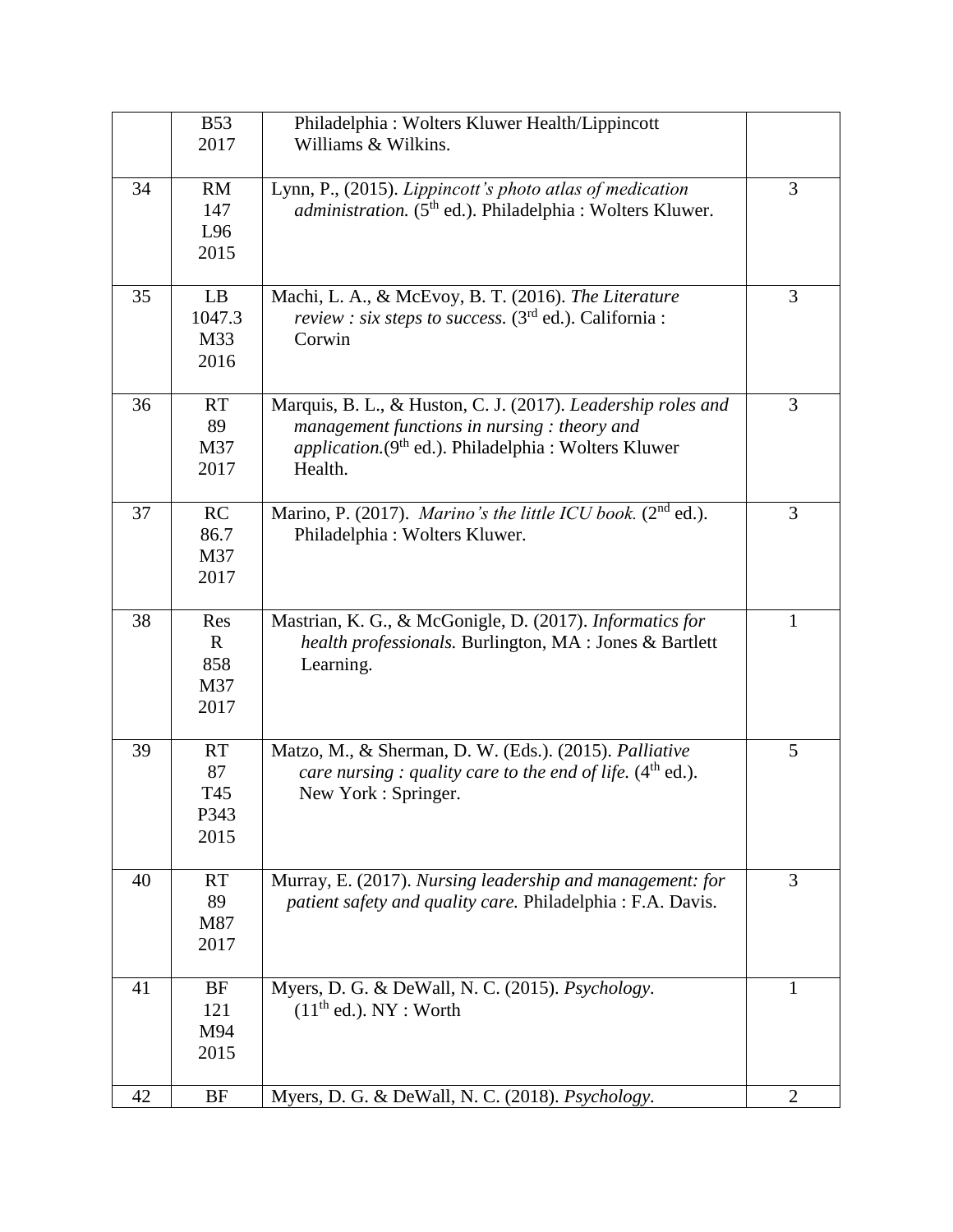|    | 121<br>M94<br>2018                           | $(12th$ ed.). NY : Mcmillan Education                                                                                                                                                                                                                       |                |
|----|----------------------------------------------|-------------------------------------------------------------------------------------------------------------------------------------------------------------------------------------------------------------------------------------------------------------|----------------|
| 43 | $\mathbf R$<br>858<br>H43<br>2018            | Nelson, R., & Staggers, N. (Eds.). (2018). Health<br>informatics : an interprofessional approach. $(2^{nd}$ ed).<br>St. Louis, MO : Elsevier                                                                                                                | 3              |
| 44 | <b>RT</b><br>55<br>N88<br>2015               | Nugent, P.M., & Vitale, B. A. (2015). Fundamentals<br>success : a $Q$ &A review applying critical thinking to<br><i>test taking.</i> (4 <sup>th</sup> ed.). Philadelphia : F.A. Davis.                                                                      | 3              |
| 45 | <b>RT</b><br>24<br>O37<br>2016               | Oermann, M.H., & Hays, J. C. (2016). Writing for<br><i>publication in nursing.</i> $(3rd ed.)$ . New York : Springer                                                                                                                                        | $\overline{2}$ |
| 46 | <b>RT</b><br>73<br>G <sub>26</sub><br>2018   | Oermann, M. H., Shellenbarger, T., & Gaberson, K. B.<br>(2018). Clinical teaching strategies in nursing. $(5th$ ed.).<br>New York : Springer.                                                                                                               | 3              |
| 47 | <b>RT</b><br>90<br>T43<br>2018               | Oemann, M. H., De Gagne, J. C., & Phillips, B. C. (Eds.).<br>$(2018)$ . Teaching in nursing and role of the educator:<br>the complete guide to best practice in teaching,<br>evaluation, and curriculum development. $(2^{nd}$ ed.).<br>New York: Springer. | 3              |
| 48 | RT<br>51<br>P365<br>2018                     | Perry, A. G., Potter, P. A., & Ostendorf, W. R. (2018).<br>Clinical nursing skills & techniques. $(9th$ ed.). St. Louis,<br>MO: Elsevier.                                                                                                                   | 3              |
| 49 | $\mathbf{R}$<br>724<br>P43<br>2017           | Phalen, R. F. (2017). Core ethics for health professionals :<br>principles, issues, and compliance. Irvine, CA : Springer                                                                                                                                   | 3              |
| 50 | <b>RT</b><br>81.5<br>P <sub>64</sub><br>2017 | Polit, D. F., & Beck, C. T. (2017). Nursing research :<br>generating and assessing evidence for nursing practice.<br>$(10th$ ed.). Philadelphia : Wolters Kluwer.                                                                                           | 3              |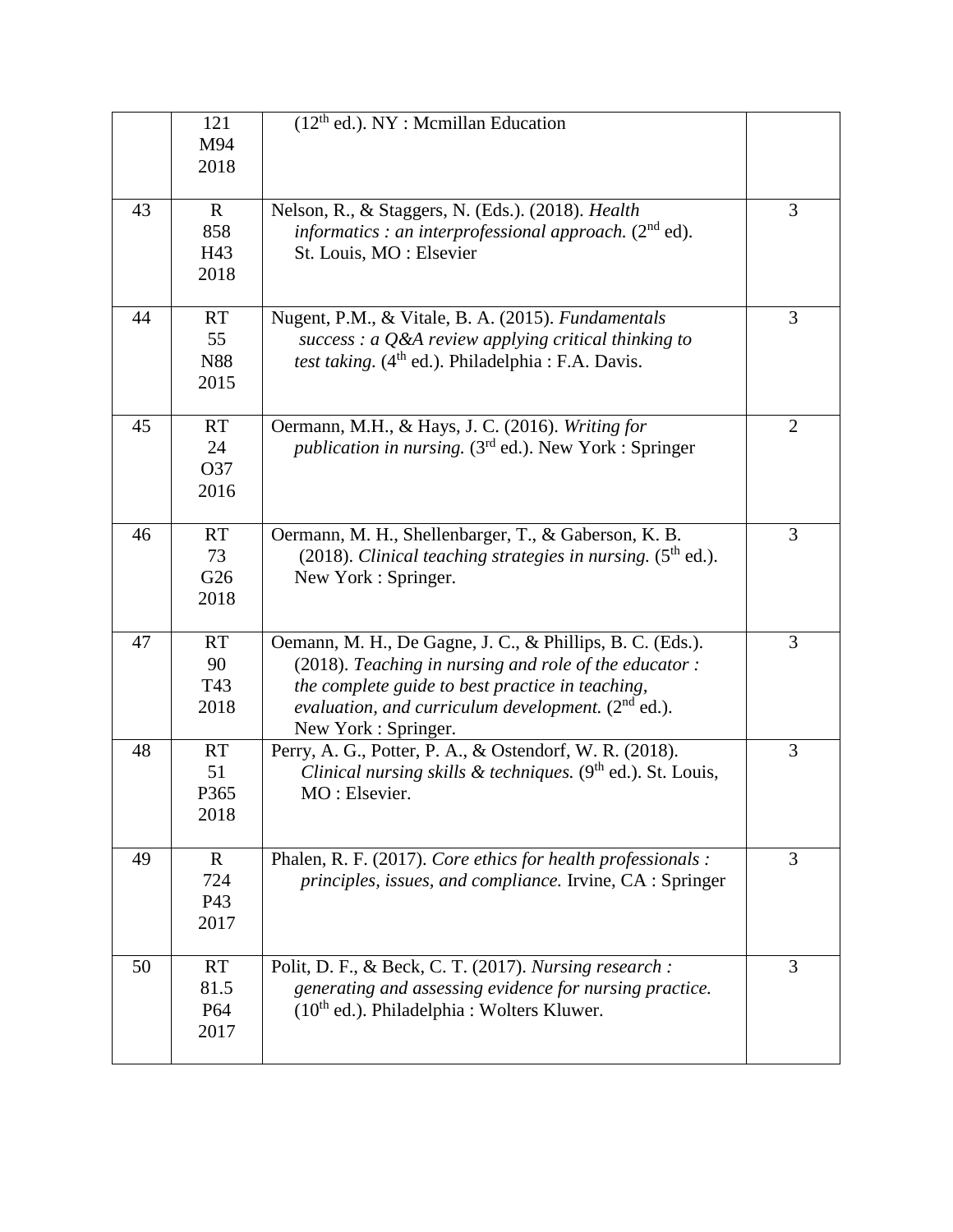| 51 | <b>RT</b><br>81.5<br>P64<br>2018                 | Polit, D. F., & Beck, C. T. (2017). Essentials of nursing<br>research : appraising evidence for nursing practice. $(9th$<br>ed.). Philadelphia : Wolters Kluwer.                                                    | 5 |
|----|--------------------------------------------------|---------------------------------------------------------------------------------------------------------------------------------------------------------------------------------------------------------------------|---|
| 52 | <b>RT</b><br>81.5<br>P64s<br>2018                | Polit, D. F., & Beck, C. T. (2017). Study guide for essentials<br>of nursing research : appraising evidence for nursing<br>practice. (9 <sup>th</sup> ed.). Philadelphia : Wolters Kluwer.                          | 3 |
| 53 | <b>RT</b><br>98<br>C66<br>2018                   | Rector, C. (Ed.). (2018). Community and public health<br>nursing: promoting and public's health. $(9th$ ed.).<br>Philadelphia: Wolters Kluwer.                                                                      | 3 |
| 54 | RG<br>951<br><b>R53</b><br>2017                  | Ricci, S. S (2017). Essentials of maternity, newborn, and<br>women's health nursing. (4 <sup>th</sup> ed.). Philadelphia : Wolters<br>Kluwer.                                                                       | 3 |
| 55 | $\mathbf R$<br>726.5<br>B4285<br>2018            | Sahler, O. J., Carr, J. E., Frank, J. B., & Nunes, J. V. (Eds.).<br>(2018). The behavioral sciences and health care.<br>$(4th$ ed.). Hogrefe : Toronto.                                                             | 3 |
| 56 | RA<br>425<br>S36<br>2017                         | Schneider, M., & Schneider, H. S. (2017). Introduction to<br><i>public health.</i> ( $5th$ ed.). Burlington, MA : Jones &<br>Bartlett Learning.                                                                     | 3 |
| 57 | IM<br><b>RT</b><br>55<br>S <sub>55</sub><br>2017 | Silvestri, L. (2017). Saunders comprehensive review for the<br>NCLEX-RN examination.(7 <sup>th</sup> ed.). St. Louis, MO:<br>Elsevier                                                                               | 3 |
| 58 | <b>RT</b><br>120<br>.15<br>.I58<br>2017          | Sole, M., Klein, D. G., & Moseley, M. J. (2017).<br><i>Introduction to critical care nursing.</i> $(7th$ ed.). St. Louis,<br>MO: Elsevier.                                                                          | 5 |
| 59 | LB<br>1028<br>S73<br>2017                        | Stephenson II, R. W. (2017). How to write a university level<br>paper in 7 days : the quick guide to writing research<br>papers, article summaries, and other assignments.<br>Middletown, DE: Ronald W. Stephenson. | 3 |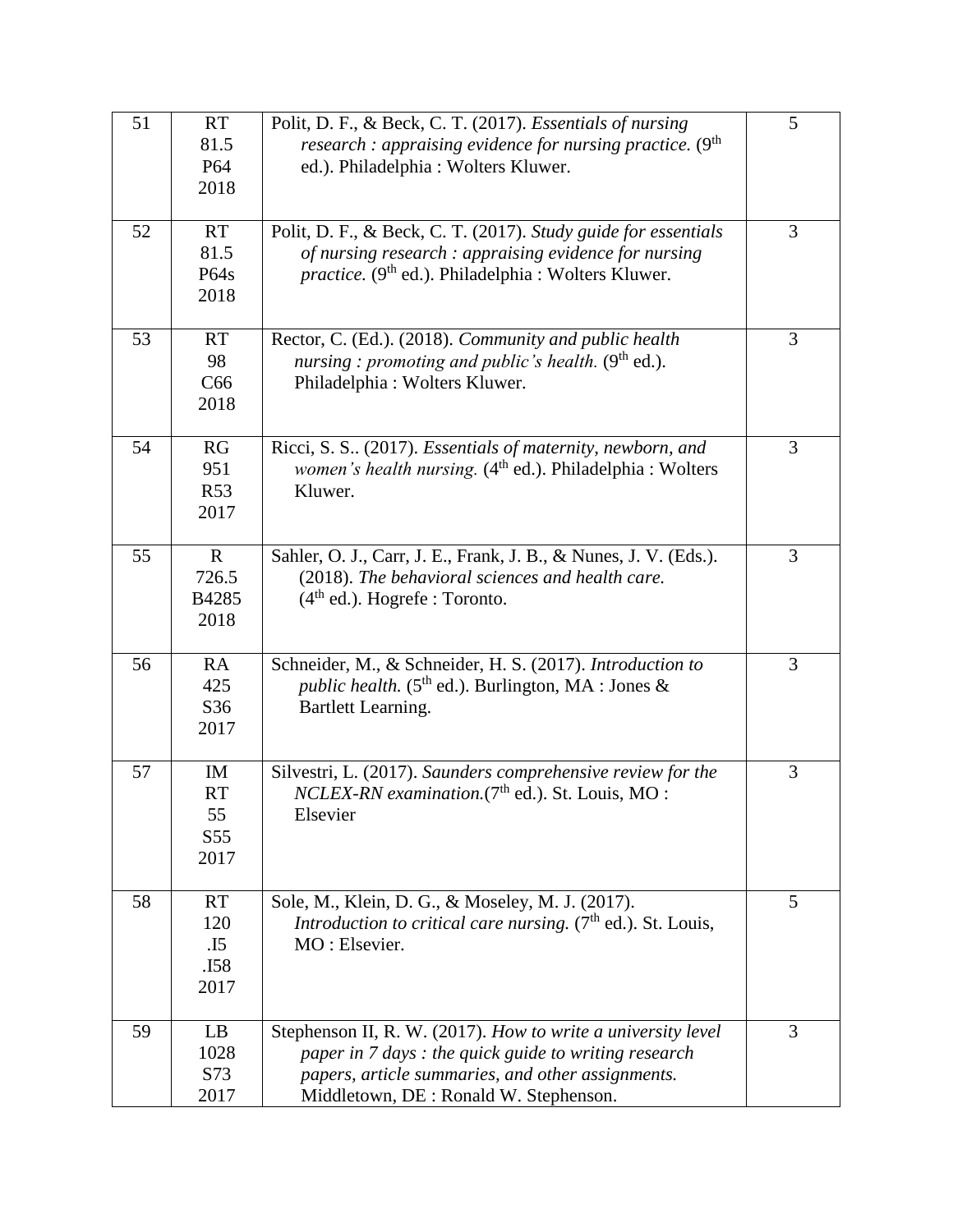| 60 | RC<br>86.7<br>T49<br>2017               | Thygerson, A. L., Thygerson, S. M., Gulli, B., Mell, H. L.,<br>& Elling, B. (2017). First Aid, CPR, and AED standard.<br>$(7th$ ed.). Burlington, MA : Jones & Bartlett Learning.                                                            | 3              |
|----|-----------------------------------------|----------------------------------------------------------------------------------------------------------------------------------------------------------------------------------------------------------------------------------------------|----------------|
| 61 | RC<br>440<br>T69p<br>2018               | Townsend, M. C., & Morgan, K. I. (2018). Psychiatric<br>mental health nursing: concepts of care in evidence-<br>based practice. (9 <sup>th</sup> ed.). Philadelphia : F. A. Davis                                                            | 1              |
| 62 | RT<br>98<br>P83<br>2018                 | Truglio-Londrigan, M., & Lewenson, S. B. (Eds.) (2018).<br>Public health nursing: practicing population-based care.<br>(3 <sup>rd</sup> ed.). Burlington, MA : Jones & Bartlett Learning.                                                    | $\overline{2}$ |
| 63 | <b>RT</b><br>120<br>.15<br>C752<br>2018 | Urden, L. D., Stacy, K. M., & Lough, M. E. (2018).<br>Critical care nursing : diagnosis and management.<br>$(8th$ ed.). Maryland Heights, MO : Elsevier                                                                                      | 3              |
| 64 | <b>RT</b><br>48<br>W43<br>2018          | Weber, J. R., & Kelley, J. H. (2018). Health assessment in<br>nursing. (6 <sup>th</sup> ed.). Philadelphia : Wolters Kluwer.                                                                                                                 | 3              |
| 65 | RM<br>217.2<br>W <sub>58</sub><br>2018  | Width, M., & Reinhard, T. (2018). The Essential pocket<br><i>guide for clinical nutrition.</i> (2 <sup>nd</sup> ed.). Philadelphia :<br>Wolters Kluwer.                                                                                      | 3              |
| 66 | <b>RT</b><br>120<br>.15<br>A17<br>2017  | Wiegand, D. L. (Ed.). (2017). AACN procedure manual for<br>high acuity, progressive and critical care. $(7th$ ed.). St.<br>Louis, MO : Elsevier.                                                                                             | 3              |
| 67 | <b>RT</b><br>120<br>F34<br>2017         | Winland-Brown, J. R., & Dunphy, L. M. (2017). Family<br>practice and adult-gerontology primary care nurse<br>practitioner certification examination : review questions<br>and strategies. (5 <sup>th</sup> ed.). Philadelphia : F. A. Davis. | 3              |
| 68 | RG<br>951<br>W45                        | Whitworth, S. C., & McMullan, T. (2017). Davis essential<br>nursing content $+$ practice questions. Maternal-<br>newborn. Philadelphia : F. A. Davis                                                                                         | $\overline{3}$ |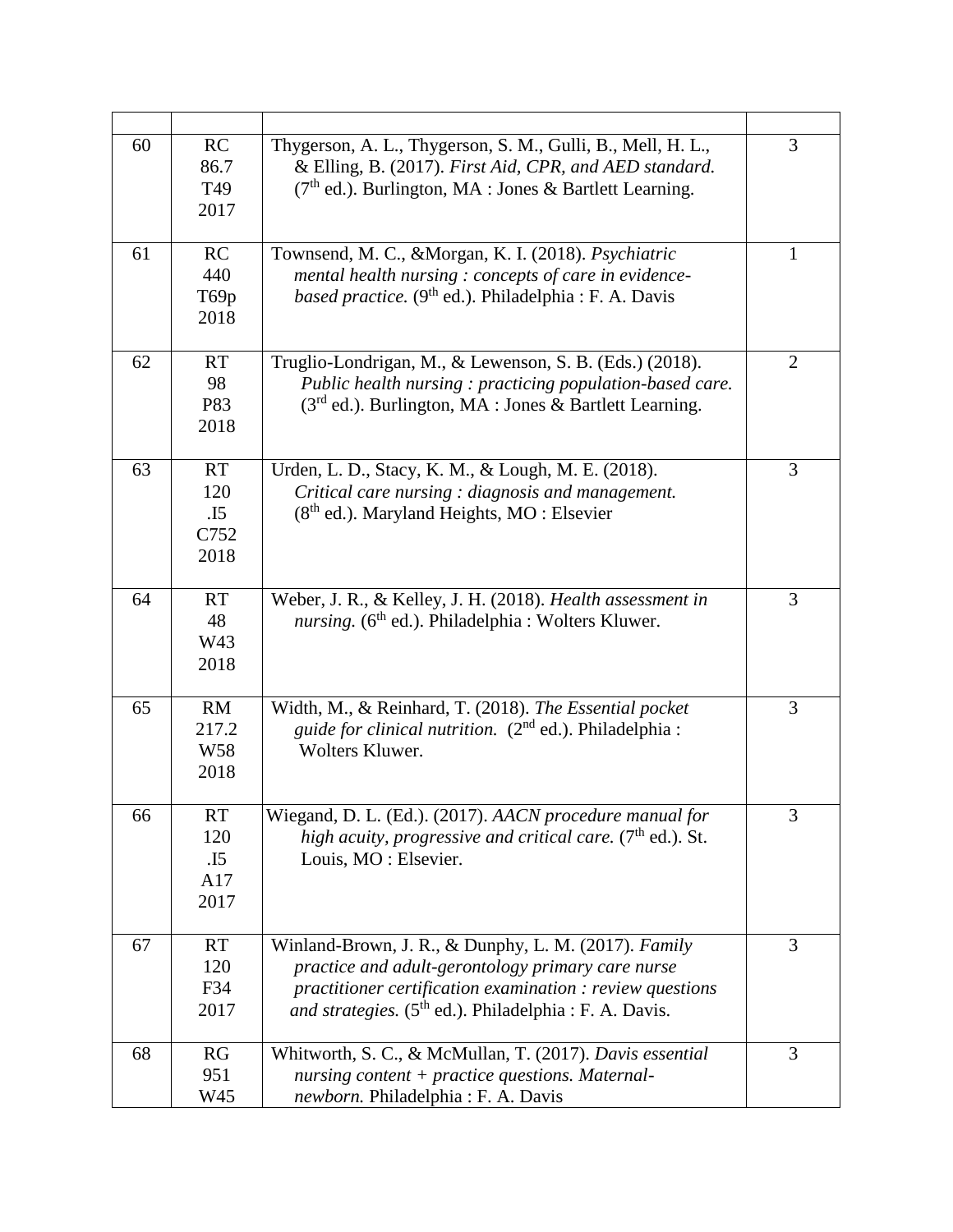| .  — |  |
|------|--|
|      |  |

|               | Call<br><b>Number</b>            | <b>Additional Copies of Existing Titles</b><br><b>Bibliographic Descriptions</b>                                                                                                               | <b>Number</b><br>Οf<br><b>Copies</b> |
|---------------|----------------------------------|------------------------------------------------------------------------------------------------------------------------------------------------------------------------------------------------|--------------------------------------|
|               | RJ.<br>245<br><b>B87</b><br>2017 | Burns, C. E., Dunn, A. M., Brady, M. A., Starr, N. B.,<br>Blosser, C. G., & Garzon, D. L. (Eds.). (2017).<br><i>Pediatric primary care.</i> (6 <sup>th</sup> ed.). St. Louis, MO :<br>Elsevier | 3                                    |
| $\mathcal{D}$ | RJ<br>245<br>P43r<br>2017        | Richardson, B. (Ed.). (2017). Pediatric primary care:<br><i>practice guidelines for nurses.</i> $(3rd$ ed.). Indianapolis,<br>Indiana : Jones & Bartlett Learning.                             | 3                                    |

|                | Call          | <b>Instructor's Manual</b>                                      | <b>Number</b> |
|----------------|---------------|-----------------------------------------------------------------|---------------|
|                | <b>Number</b> | <b>Bibliographic Descriptions</b>                               | Οf            |
|                |               |                                                                 | <b>Copies</b> |
| 1              | IM            | Billings, D. M., & Hensel, D. (2017). <i>Lippincott Q&amp;A</i> | 3             |
|                | <b>RT</b>     | review for NCLEX-RN. $(12th$ ed.). Philadelphia :               |               |
|                | 55            | Wolters Kluwer.                                                 |               |
|                | <b>B55</b>    |                                                                 |               |
|                | 2017          |                                                                 |               |
|                |               |                                                                 |               |
| $\overline{2}$ | <b>IM</b>     | Cullen, P., French, A., Jakeman, V., (2014). The Official       | 2             |
|                | PE            | Cambridge guide to IELTS for academic & general                 |               |
|                | 1128          | training : student's book with answer.                          |               |
|                | C85           |                                                                 |               |
|                | 2014          |                                                                 |               |
|                |               |                                                                 |               |
| 3              | IM            | Informatics nurse exam practice questions : informatics         | 3             |
|                | <b>RT</b>     | practice test $\&$ exam review for the informatics nurse        |               |
|                | 50.5          | certification exam. (2015). [s.l.] : Mometrix Media.            |               |
|                | .I54          |                                                                 |               |
|                | 2015          |                                                                 |               |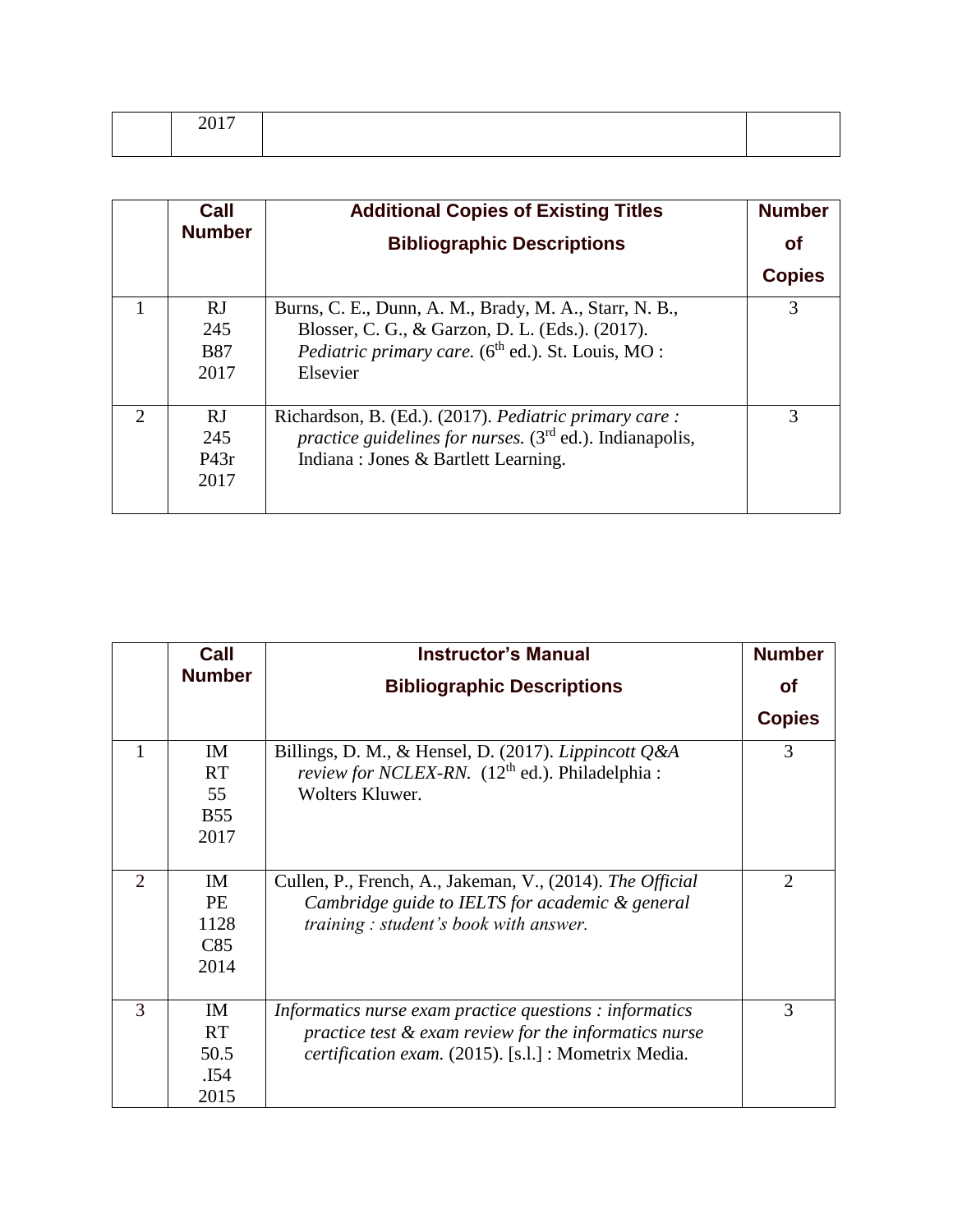| 4 | IM        | Kaplan Publishing. (2016). IELTS premier : with 8 practice | 3 |
|---|-----------|------------------------------------------------------------|---|
|   | <b>PE</b> | tests. (3 <sup>rd</sup> ed.). New York, NY : Kaplan.       |   |
|   | 1128      |                                                            |   |
|   | K37       |                                                            |   |
|   | 2016      |                                                            |   |
|   |           |                                                            |   |
| 5 | IM        | NCLEX-RN 2017 strategies, practice & review with           |   |
|   | <b>RT</b> | <i>practice test.</i> (2017). New York: Kaplan.            |   |
|   | 55        |                                                            |   |
|   | .I79      |                                                            |   |
|   | 2017      |                                                            |   |
|   |           |                                                            |   |

|                | Call<br><b>Number</b> | <b>Donated Books</b>                                                         | <b>Number</b> |
|----------------|-----------------------|------------------------------------------------------------------------------|---------------|
|                |                       | <b>Bibliographic Descriptions</b>                                            | <b>of</b>     |
|                |                       |                                                                              | <b>Copies</b> |
| $\mathbf{1}$   | Ref                   | Almanaa, H. (2010). The health care of Saudi elderly:                        | 1             |
|                | RA                    | <i>national study.</i> Riyadh : the Executive Board of the                   |               |
|                | 564.8                 | Healht Ministers' Council for Cooperation Council                            |               |
|                | A46                   | States.                                                                      |               |
|                | 2010                  |                                                                              |               |
| $\overline{2}$ |                       |                                                                              |               |
|                | QH                    | Campbell, N. A., Reece, J. B., Urry, L. A., Cain, M. L.,                     | 4             |
|                | 308.2                 | Wasserman, S. A., Minorsky, P. V [et.al]. (2011).                            |               |
|                | C <sub>34</sub>       | Campbell biology. (9 <sup>th</sup> ed.). Boston : Benjamin                   |               |
|                | 2011                  | Cummings/Pearson.                                                            |               |
| 3              | $\mathbf{R}$          | Chabner, D. (2011). The language of medicine. (9 <sup>th</sup> ed.). St.     | 2             |
|                | 123                   | Louis, Mo.: Saunders Elsevier.                                               |               |
|                | C43                   |                                                                              |               |
|                | 2011                  |                                                                              |               |
| $\overline{4}$ | Ref                   | GCC Nursing Technical Committee. (2009). Evidence based                      | 1             |
|                | <b>RT</b>             | nursing practice (EBNP) guideline for Gulf Corporation                       |               |
|                | 42                    | Council (GCC). [Riyadh] : Executive Board of the Health                      |               |
|                | E95                   | Ministers' Council for Cooperation.                                          |               |
|                | 2009                  |                                                                              |               |
|                |                       |                                                                              |               |
| 5              | Ref                   | Khoja, T. A. M. (2012). Glossary of health care quality:                     | 1             |
|                | <b>RA</b>             | <i>interpretations of terms.</i> (3 <sup>rd</sup> ed.). Riyadh : Ministry of |               |
|                | 423                   | Health.                                                                      |               |
|                | K46                   |                                                                              |               |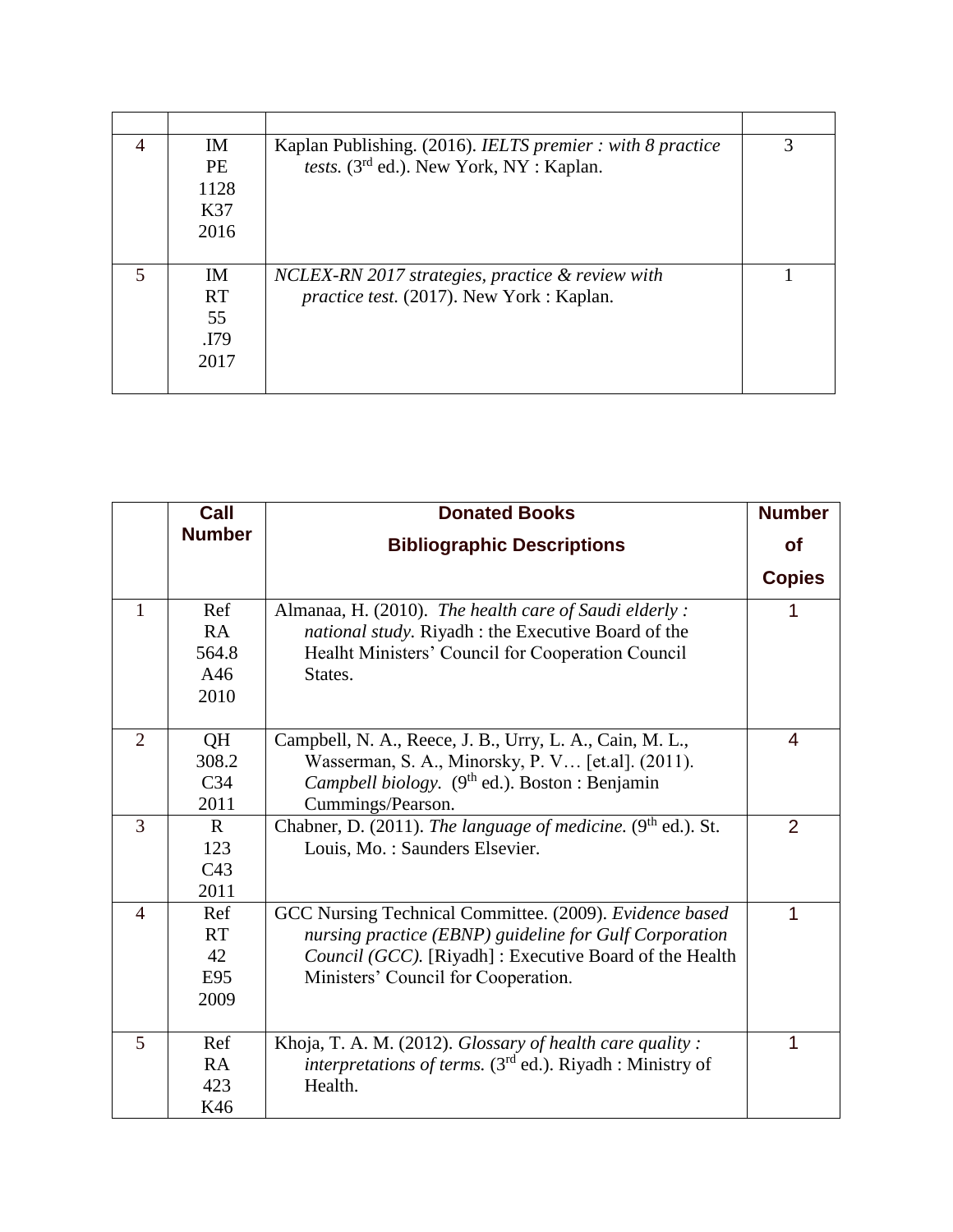|                | 2012                                          |                                                                                                                                                                                                         |              |
|----------------|-----------------------------------------------|---------------------------------------------------------------------------------------------------------------------------------------------------------------------------------------------------------|--------------|
| 6              | Ref<br><b>RA</b><br>407<br>K46<br>2008        | Khoja, T. A. M. (2008). Health indicators for the cooperation<br>council states : no. 16 2010. Riyadh : Executive Board of<br>the Health Ministers' Council for GCC States.                             | 1            |
| $\overline{7}$ | Ref<br><b>RA</b><br>421<br>K46<br>2013        | Khoja, T. A. M., & Hussein, M. S. (2013). Working together<br>for better health. (6 <sup>th</sup> ed.). Riyadh : Executive Board of<br>the Health Ministers' Council for Cooperation Council<br>States. | $\mathbf{1}$ |
| 8              | Ref<br>P <sub>J</sub><br>6640<br>.O94<br>1997 | Liebeck, H., & Pollard, E. (1997). Oxford English<br>minidictionary: the most accessible and informative mini<br><i>available.</i> (4 <sup>th</sup> ed.). Oxford : Clarendon.                           | 1            |
| 9              | Ref<br>RA<br>423<br>S <sub>28</sub><br>2014   | Saudi Arabia. Ministry of Health. (2014). Glossary of patient<br>safety & risk management. $(5th$ ed.). Riyadh : Executive<br>Board of the Health Minister's Council for GCC States.                    | 1            |
| 10             | Res<br>$\mathbf{R}$<br>690<br>S56<br>2004     | Simmers, L. (2004). Introduction to health science<br><i>technology.</i> Australia: Thomson /Delmar Learning.                                                                                           | 1            |
| 11             | PE<br>1128<br>T325<br>2012                    | Tanka, J. (2012). Interactions 1: listening and speaking.<br>(Middle East Diamond ed.). New York                                                                                                        | 1            |
| 12             | Res<br><b>RC</b><br>46<br>C56<br>2009         | Kumar, P., & Clark, M. (2009). Kumar & Clark's clinical<br><i>medicine.</i> (7 <sup>th</sup> ed.). Edinburgh; New York : Saunders<br>Elsevier                                                           |              |
| 13             | RM<br>216<br>W683<br>2003                     | Williams, S. R., & Schlenker, E. D. (2003). Essentials of<br>nutrition and diet therapy. $(8th$ ed.). ST. Louis, Mo. :<br>Mosby                                                                         | 1            |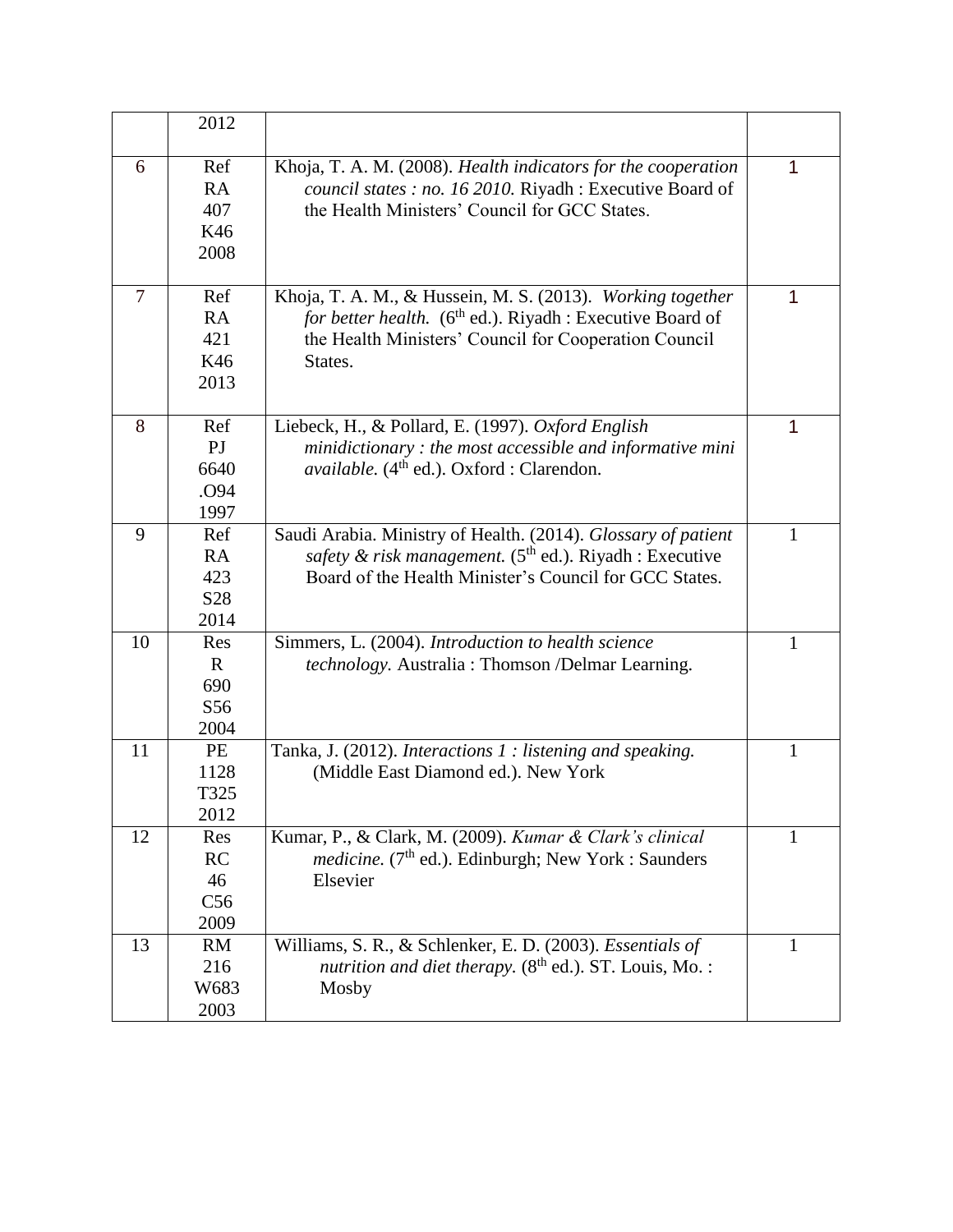| Call          | <b>Arabic Books</b>                                     | <b>Number</b> |
|---------------|---------------------------------------------------------|---------------|
| <b>Number</b> | <b>Bibliographic Descriptions</b>                       | οf            |
|               |                                                         | <b>Copies</b> |
| <b>ARA</b>    | Baalbaki, M. (1983). Al-Mawrid: a modern English-Arabic |               |
| Ref           | dictionary. Beirut, Lebanon : Dar El-ILM Lil Malayen    |               |
| PJ            |                                                         |               |
| 6640          |                                                         |               |
| <b>B</b> 33   |                                                         |               |
| 1983          |                                                         |               |
|               |                                                         |               |

## *For Master of Science in Nurse Midwifery Academic Year 2018-2019*

|                | Call<br><b>Number</b> | <b>Textbooks and other References</b>                        | <b>Number</b> |
|----------------|-----------------------|--------------------------------------------------------------|---------------|
|                |                       | <b>Bibliographic Descriptions</b>                            | <b>of</b>     |
|                |                       |                                                              | <b>Copies</b> |
| 1              | <b>MSNM</b>           | Alam, A. (2015). Teach don't tell: effective strategies for  | 3             |
|                | RG                    | <i>training midwives.</i> UK : Pnoma Press                   |               |
|                | 524                   |                                                              |               |
|                | A43                   |                                                              |               |
|                | 2015                  |                                                              |               |
|                |                       |                                                              |               |
| $\overline{2}$ | <b>MSNM</b>           | Anderson, B. A., Rooks, J. P., & Barroso, R. (Eds.) (2017).  | 3             |
|                | RG                    | Best practices in midwifery: using the evidence to implement |               |
|                | 950                   | <i>change.</i> ( $2nd$ ed.) New York : Springer.             |               |
|                | <b>B47</b>            |                                                              |               |
|                | 2017                  |                                                              |               |
|                |                       |                                                              |               |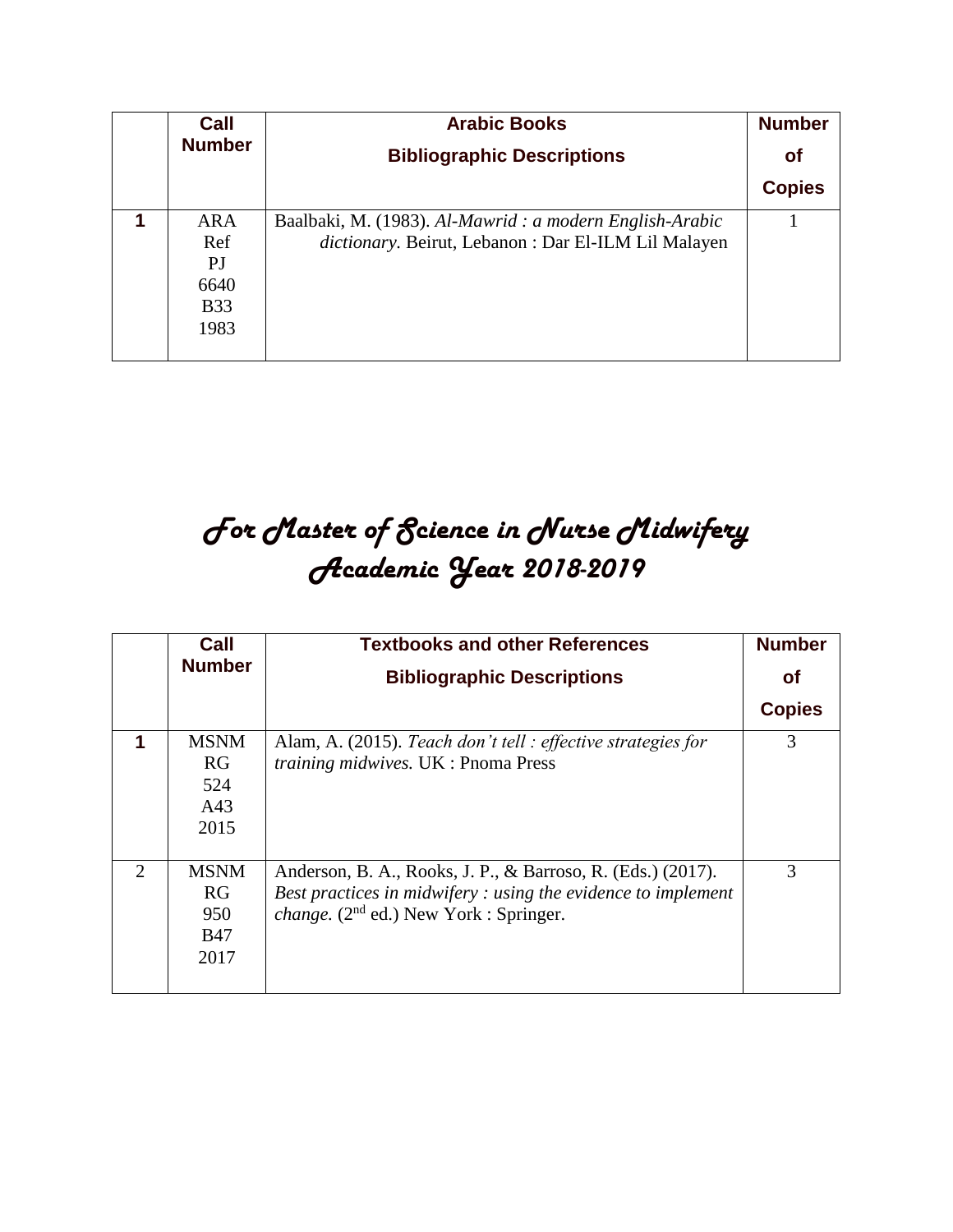| 3              | <b>MSNM</b><br>LB<br>2331<br>.B35<br>2016           | Barkley, E. F., & Major, C. H. (2016). Learning<br>assessment techniques : a handbook of college faculty.<br>San Francisco, CA : Jossey-Bass                                                                 | 3              |
|----------------|-----------------------------------------------------|--------------------------------------------------------------------------------------------------------------------------------------------------------------------------------------------------------------|----------------|
| $\overline{4}$ | <b>MSNM</b><br><b>RA</b><br>776.9<br>S53<br>2017    | Sharma, M., (2017). Theoretical foundations of health<br><i>education and health promotion.</i> (3 <sup>rd</sup> ed.). Burlington,<br>Ma.: Jones & Bartlett                                                  | $\overline{2}$ |
| 5              | <b>MSNM</b><br>RG<br>950<br>C <sub>45</sub><br>2015 | Childbirth educator manual. (2015). [S.l.] : Pontus<br>University.                                                                                                                                           | 3              |
| 6              | <b>MSNM</b><br>RG<br>951<br>K49<br>2018             | Kelsey, B. M., & Nagtalon-Ramos, J., (2018). Midwifery<br>$&$ women's health nurse practitioner : certification<br>review guide. (4 <sup>th</sup> ed.). Burlington, MA : Jones &<br><b>Bartlett Learning</b> | 3              |
| $\overline{7}$ | <b>MSNM</b><br><b>RJ</b><br>253<br>N46<br>2016      | Kenner, C., & Lott, J. W. (Eds.). (2016). Neonatal nursing<br>care handbook : an evidence-based approach to<br>conditions and procedures. (2 <sup>nd</sup> ed.). New York :<br>Springer.                     | 3              |
| 8              | <b>MSNM</b><br>RG<br>101<br>C66<br>2017             | Lobo, R. A., Gershenson, D. M., Lentz, G. M., & Valea,<br>F. A. (Eds.). (2017). Comprehensive gynecology.<br>$(7th$ ed.). Philadelphia, PA : Elsevier.                                                       | 3              |
| 9              | <b>MSNM</b><br><b>RT</b><br>81.5<br>M33<br>2018     | McDonald, M. E. (2018). The nurse educator's guide to<br>assessing learning outcomes. Burlington, MA : Jones<br>& Bartlett Learning.                                                                         | 3              |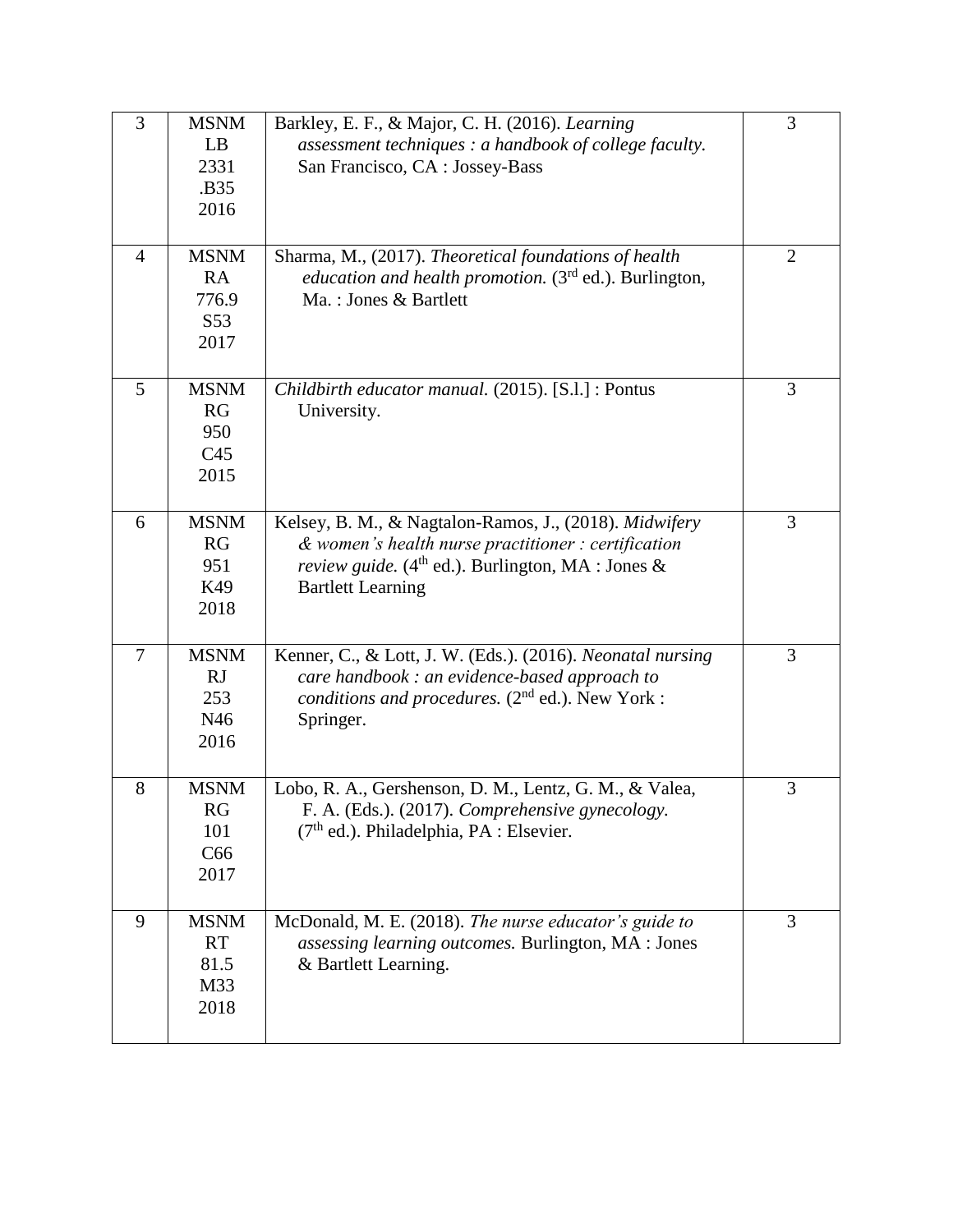| 10 | <b>MSNM</b><br>RG<br>951<br>M38<br>2018                           | McKinney, E. S., James, S. R., Murray, S. S., Nelson, K.,<br>& Ashwill, J. W. (2018). Maternal-child nursing.<br>$(5th$ ed.). St. Louis, MO : Elsevier.                                          | 3              |
|----|-------------------------------------------------------------------|--------------------------------------------------------------------------------------------------------------------------------------------------------------------------------------------------|----------------|
| 11 | <b>MSNM</b><br>RG<br>951<br>M38s<br>2018                          | McKinney, E. S., James, S. R., Murray, S. S., Nelson, K.,<br>Ashwill, J. W., Flannery, V & Carroll, J. (2018).<br>Study guide : maternal-child nursing. $(5th$ ed.). St.<br>Louis, MO : Elsevier | 3              |
| 12 | <b>MSNM</b><br>RG<br>628<br>M55<br>2017                           | Miller, L. A., Miller, D. A., & Cypher, R. L. (2017).<br>Mosby's pocket guide to fetal monitoring $: a$<br>multidisciplinary approach. (8 <sup>th</sup> ed.). St. Louis, MO :<br>Elsevier.       | 3              |
| 13 | <b>MSNM</b><br>RG<br>951<br>R53<br>2017                           | Ricci, S. S. (2017). Essentials of maternity, newborn, and<br>women's health nursing. (4 <sup>th</sup> ed.). Philadelphia :<br><b>Wolters Kluwer</b>                                             | $\overline{2}$ |
| 14 | <b>MSNM</b><br><b>RA</b><br>776.9<br>S <sub>53</sub><br>2017      | Sharma, M. (2017). Theoretical foundations of health<br><i>education and health promotion.</i> (3 <sup>rd</sup> ed.). Burlington,<br>MA: Jones & Bartlett Learning.                              | 2              |
| 15 | <b>MSNM</b><br><b>RC</b><br>78.7<br>U <sub>4</sub><br>S74<br>2018 | Stephenson, S. R. & Dmitrieva, J. (Eds.). (2018).<br>Diagnostic medical sonography. Obstetrics and<br>gynecology. (4 <sup>th</sup> ed.). Philadelphia : Wolters Kluwer<br>Health.                | 3              |
| 16 | <b>MSNM</b><br>RG<br>110<br>S65<br>2018                           | Smith, R. P. (2018). Netter's obstetrics and gynecology.<br>(3 <sup>rd</sup> ed.). Philadelphia, PA : Elsevier.                                                                                  | 3              |